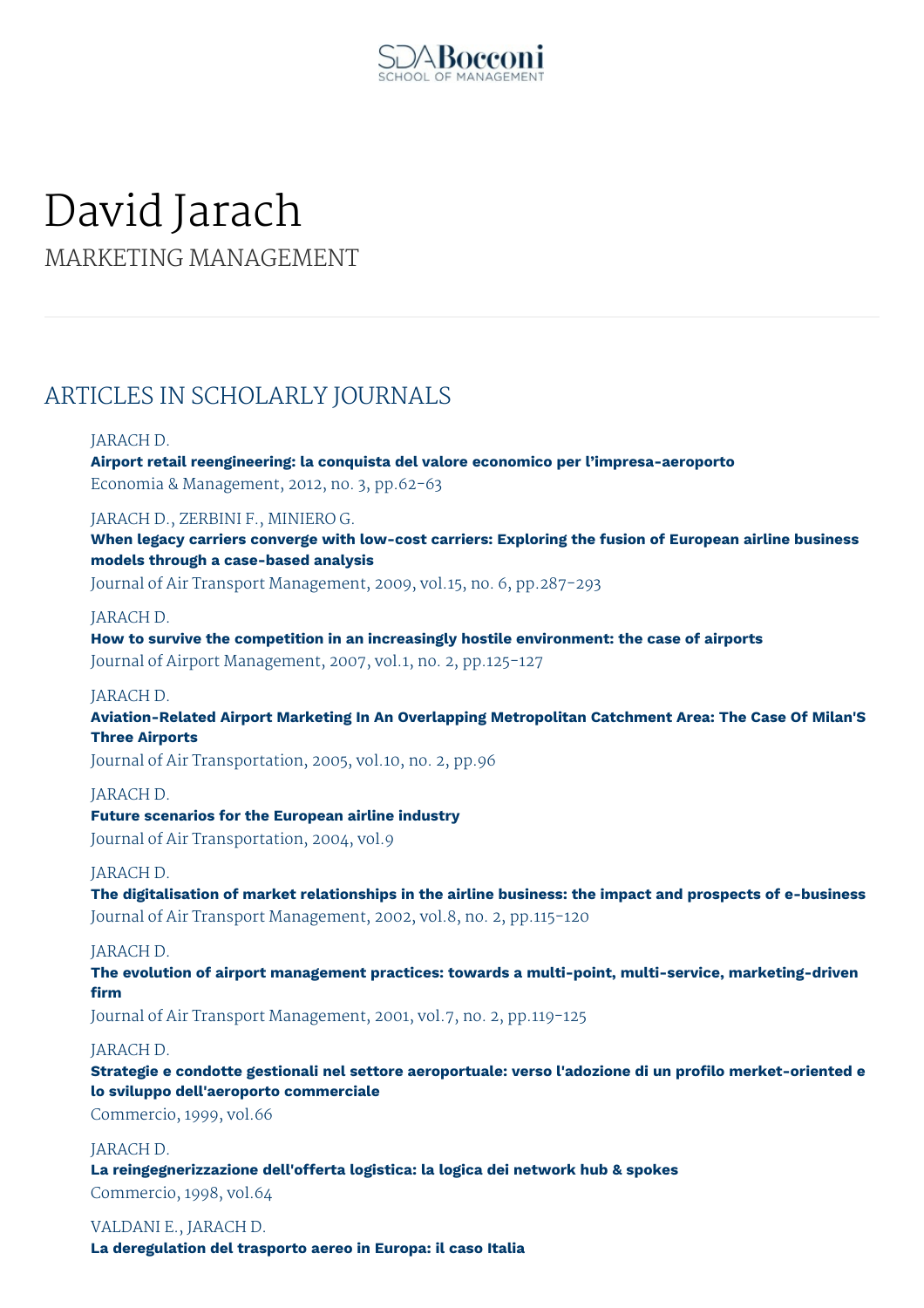# RESEARCH MONOGRAPHS

# JARACH D., REINA D.

**Il Marketing ai tempi del Coronavirus: Istruzioni per l'uso** Egea, Milano, Italy, 2020

JARACH D., REINA D.

**Marketing 2020** Egea, Milano, Italy, 2017

JARACH D. **L' Impresa Aeroporto - Il marketing come leva competitiva** Egea, Italy, 2012

#### JARACH D.

**Airport Marketing (Chinese Edition)** Civil Aviation Authority of China, China (PRC), 2008

JARACH D. **Airport marketing** Ashgate Publishing, Great Britain, 2005

JARACH D. **Marketing aeroportuale. Gestire l'impresa-aeroporto nel nuovo millennio** Egea, Milano, Italy, 2002

VALDANI E., JARACH D. **Compagnie aeree & deregulation. Strategie di marketing nei cieli senza frontiere** Egea, Milano, Italy, 1997

# CONTRIBUTION TO CHAPTERS, BOOKS OR RESEARCH MONOGRAPHS

#### JARACH D.

**Nuove tendenze del marketing** in *Marketing @ Bocconi. Progettare e trasferire valore al cliente* E. Valdani(Ed), Egea, 2016

# JARACH D.

**Politiche di mercato e strategie di frontiera: traiettorie di sviluppo del settore delle aerolinee** in *Prodotto, consumatore e politiche di mercato quarant'anni dopo. Scritti in onore di Stefano podestà* S. Borghini, A. Carù, F. Golfetto, S. Pace, D. Rinallo, L. Visconti, F. Zerbini(Ed), Egea, pp.445-450, 2012

#### CIRRINCIONE A., JARACH D.

Intuire i trend dei mercati di oggi e di domani in M@rketing Management: Progettare E Generare Valore Per II *Cliente*

E. Valdani (Eds),Egea, 2011

JARACH D. **Price management** in *Marketing Management* E. Valdani(Ed), Egea, pp.433-460, 2011

JARACH D.